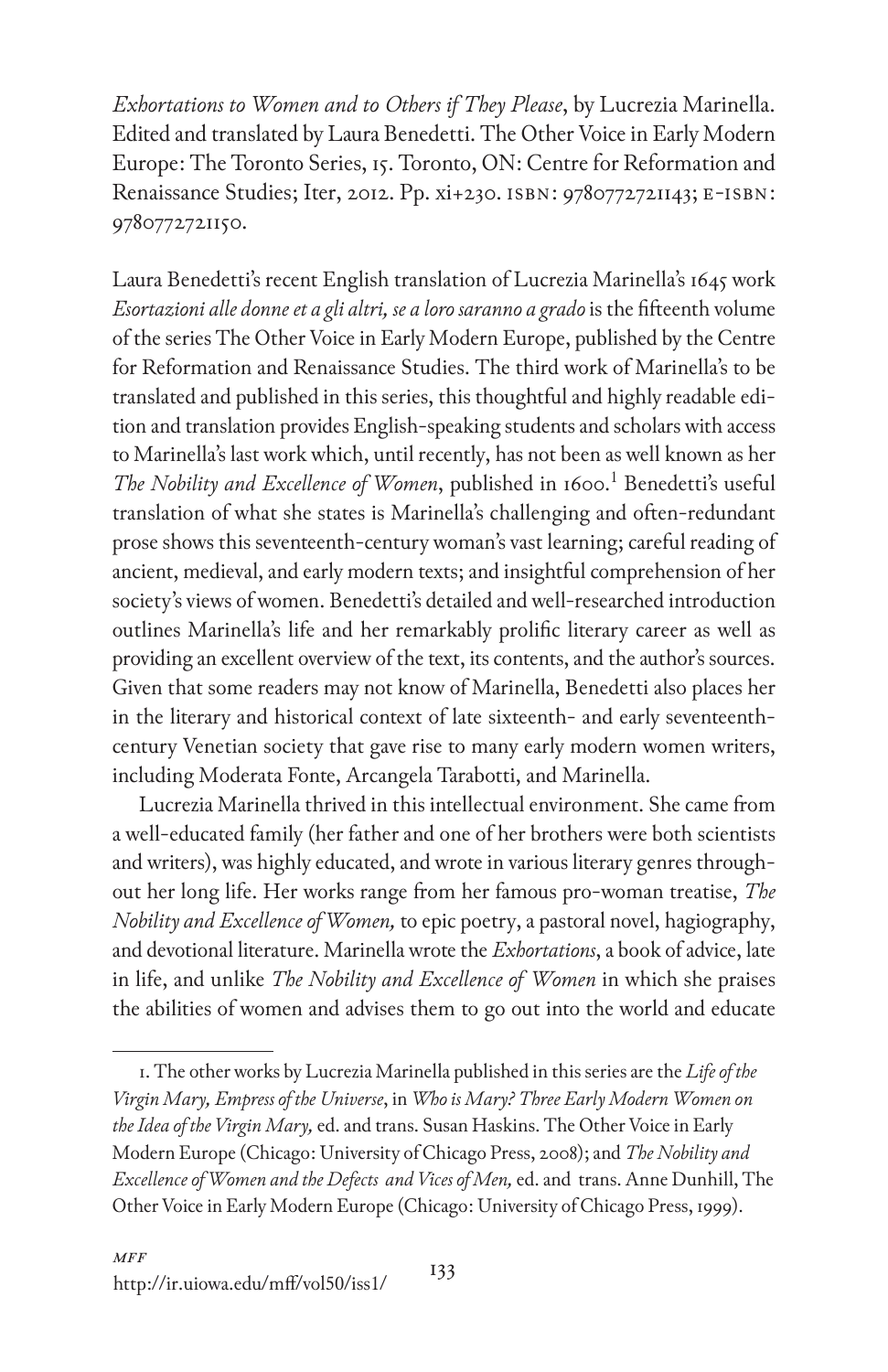themselves, she instead tells her readers to remain at home, attend to their families, and avoid knowledge for, as she so bluntly asserts "Let us put knowledge aside; it is hazardous to our health" (60). This revision of her earlier ideas, born out of what Marinella claims is a more mature outlook, may be due to many factors and contains some surprising advice to her fellow women.

The *Exhortations* contains nine chapters, some of which are longer than others, and advises women to seclude themselves from the world and focus their attention on domestic matters, engage in the womanly arts of sewing and weaving, forego education and the study of literature, dress modestly, speak cautiously, live prudently, be in harmony with their husbands, raise intelligent children who will bring honor to the family and the fatherland, and focus not on beauty but on virtue. Marinella concludes that if women follow these *Exhortations* they will always be honored and respected. To support her views, she quotes and paraphrases ancient writers such as Aristotle (whose views are referenced throughout the text) and Plato, medieval writers such as Boethius and Petrarch, and even refers to some early modern writers such as Ariosto and Tasso. Her knowledge of these texts is impressive and, as Benedetti discusses, enables Marinella to establish herself as an expert in this genre of literature.

Marinella refers directly to her earlier work, *The Nobility*, and says that she has reconsidered her previous ideas about why women are secluded and kept within "domestic walls" (49). Due to her now "more mature judgment" she believes that "women's condition has not been devised or brought about by resentful souls, but rather derives from natural and divine providence and will" (48). Throughout the text Marinella focuses on what she believes are women's natural and God-given talents, revering the attributes of women such as Penelope and Cornelia, the mother of the Gracchi, and even the goddess Minerva as praiseworthy ones for real women to possess. For example, Marinella believes that the goddess Minerva was prouder of her embroidery skills, "her womanly art," than her skills in war (80-81).

To readers familiar only with *The Nobility*, Marinella's drastic revision may be unexpected. In her introduction, Benedetti offers some possible explanations. This more conservative view of women and their abilities may be Marinella's response to her disappointment at the "lukewarm reception" of her epic poem *Enrico*, published in 1635, and her general dismay at society's rejection of learned women(17). She notes that Marinella presents herself as an exceptional woman, one who demonstrates her vast knowledge while advising her female readers to avoid the education she has devoted her life to attaining. Benedetti admits that this more literal reading of the text may seem "hopelessly conservative" and is